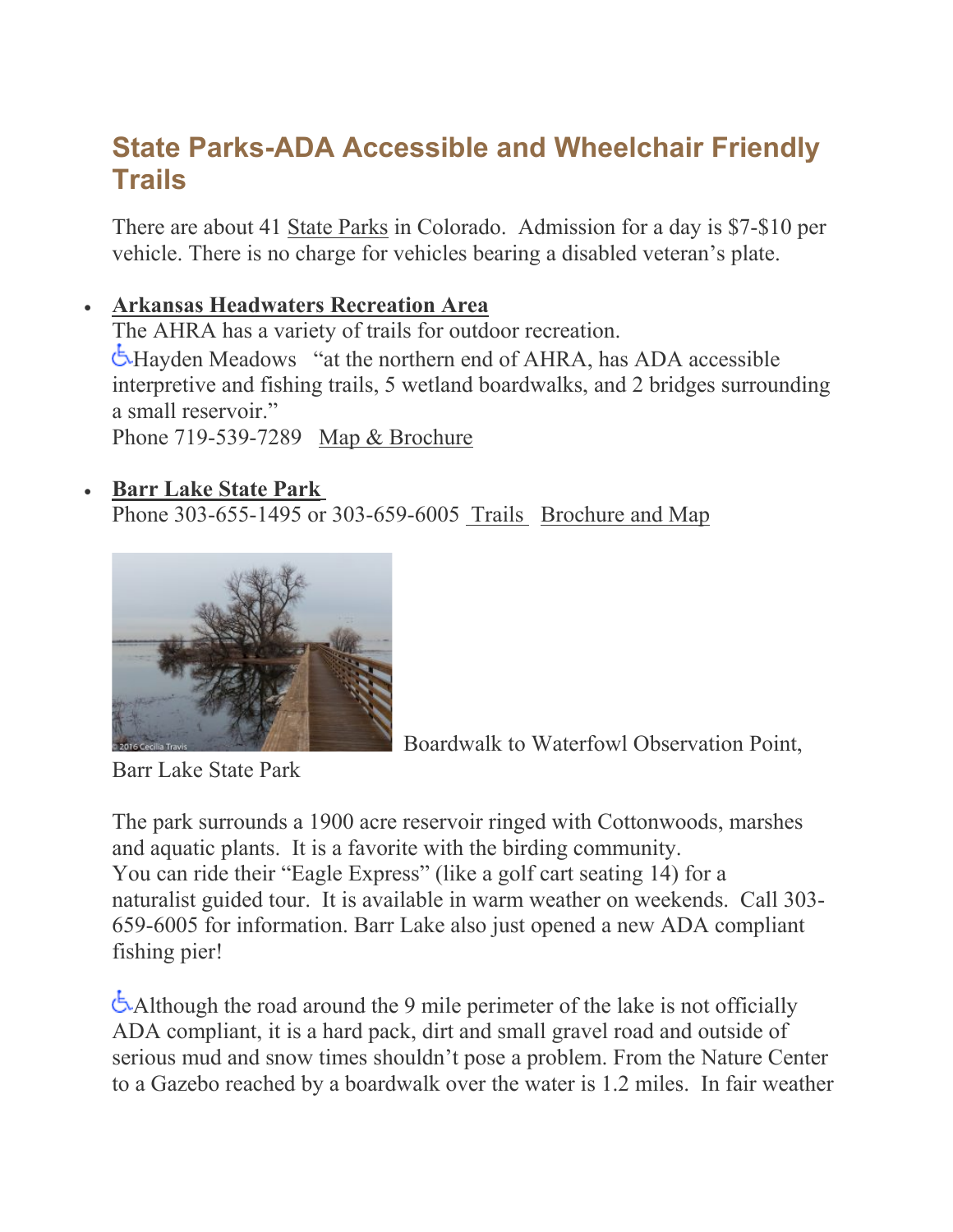this includes a spectacular view of the Front Range, but even on a poor day, the lake, waterfowl and old cottonwoods make a pretty walk. There is an accessible blind for wildlife observation.

[N](http://www.accessiblenature.info/wp-content/uploads/2014/03/Hikerwithcane.png)iedrach NatureTrail is partly boardwalk, and once current improvements are made, may also become wheelchair accessible, although it is a little narrow in [pla](http://www.accessiblenature.info/wp-content/uploads/2014/03/Hikerwithcane.png)ces.

**M** Fox Meadows Trail is easy walking, but includes a few steps.

## • **Castlewood Canyon State Park**

Castlewood Canyon State Park near Franktown, Colorado has wheelchair accessible trails as well as more difficult hikes into the canyon. The park is the site of the Castlewood Dam which burst in 1933, sending the waters of Cherry Creek into Denver in a 15′ wave. Leashed pets are welcome on most trails. The east side, where the Visitor Center is, has two concrete-paved trails, picnic tables, an amphitheater, and an easy walking trail. Here is their [website.](http://cpw.state.co.us/placestogo/parks/CastlewoodCanyon) [Trails](http://cpw.state.co.us/placestogo/parks/CastlewoodCanyon/Pages/Trails.aspx) [Map](http://cpw.state.co.us/placestogo/parks/CastlewoodCanyon/Documents/Castlewood-StateParkMap.pdf) Phone 303-688-5242 The Canyon View Nature Walk is 1.2 miles between parking lots and is ADA accessible.

[T](http://www.accessiblenature.info/wp-content/uploads/2012/10/wheelchair_symbol_blue.png)he Bridge Canyon Overlook trail is 400 ft one way.

[T](http://www.accessiblenature.info/wp-content/uploads/2014/03/Hikerwithcane.png)he first few hundred feet of so of the Lake Gulch trail, leading north from the parking lot has spectacular views of Pikes Peak. Eventually it drops down [in a set of difficult steps.](http://www.accessiblenature.info/wp-content/uploads/2014/05/CAT20150326CastlewwodCSP018.jpg)



Canyon View Trail, Castlewood Canyon State Park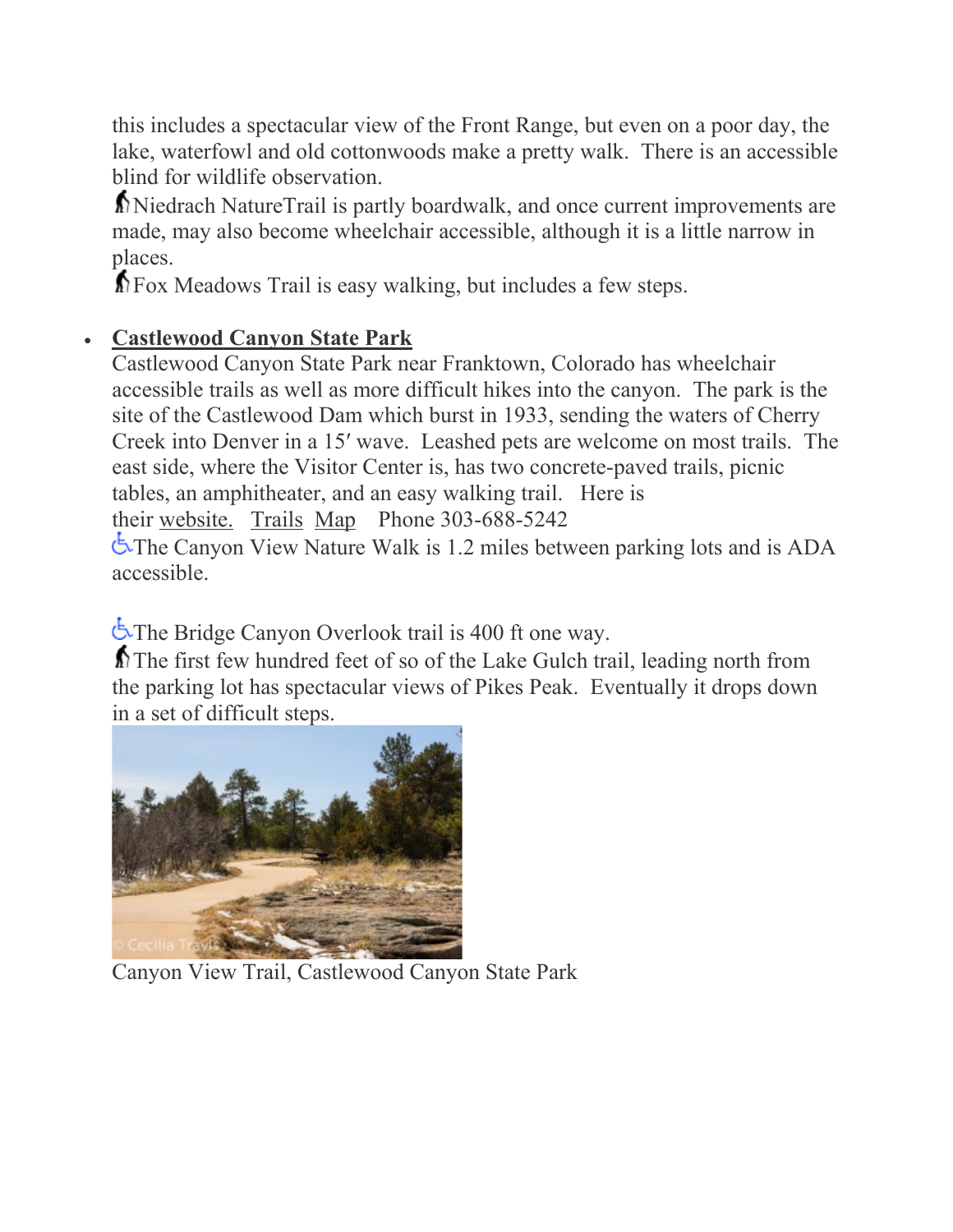## **Chatfield State Park**

This state park surrounds Chatfield Reservoir, southwest of Denver. Together they comprise 3,895 acres of water and mostly flat land. Recreational activities here include hiking, horseback riding, fishing, boating, swimming and camping. Chatfield is a good place for birding. Wildlife includes muskrat, coyote, foxes, white-tailed deer and bear.

Phone 303-791-7275 Park [website](http://www.parks.state.co.us/Parks/Chatfield/Pages/ChatfieldHome.aspx) [Trails](http://cpw.state.co.us/placestogo/parks/Chatfield/Pages/Trails.aspx) [Trail](http://cpw.state.co.us/placestogo/parks/Chatfield/Documents/CPW_CHA_1of1.pdf) Map Park [Brochure](http://cpw.state.co.us/placestogo/parks/Chatfield/Documents/ChatfieldBrochure.pdf) The Chatfield Internal Trails network is 10 miles of ADA accessible paved trail. The Chatfield Dam Trail is 2.4 miles of ADA accessible asphalt.

## • **Eldorado State Park**

Eldorado State Park, near Boulder west of highway 93 is a day use park which offers hiking between sandstone cliffs, picnicking along along South Boulder Creek and views of climbers on spectacular rock exposures. GPS at entrance station: N39° 55.923 W105° 16.839.

[Here is their](http://www.accessiblenature.info/wp-content/uploads/2012/10/CAT20130822EldoradoSP029.jpg) [website.](http://www.parks.state.co.us/Parks/EldoradoCanyon/Trails/Pages/Trails%20at%20Eldorado%20State%20Park.aspx) Phone 303-494-3943 [Trails](http://cpw.state.co.us/placestogo/parks/EldoradoCanyon/Pages/Trails.aspx) Map and [Brochure](http://cpw.state.co.us/placestogo/parks/EldoradoCanyon/Documents/EldoradoAreaBrochure.pdf)



Fowler Trail

The Fowler Trail is a self-guided nature walk built for wheelchair use. There is one rather narrow spot, but I was assured that people negotiate it without problems. It is about 1/2 a mile long and has great views. Bring your own binoculars as the two telescopes set up for viewing raptors (or climbers) on the other side of South Boulder Creek are too high for viewing from a wheelchair.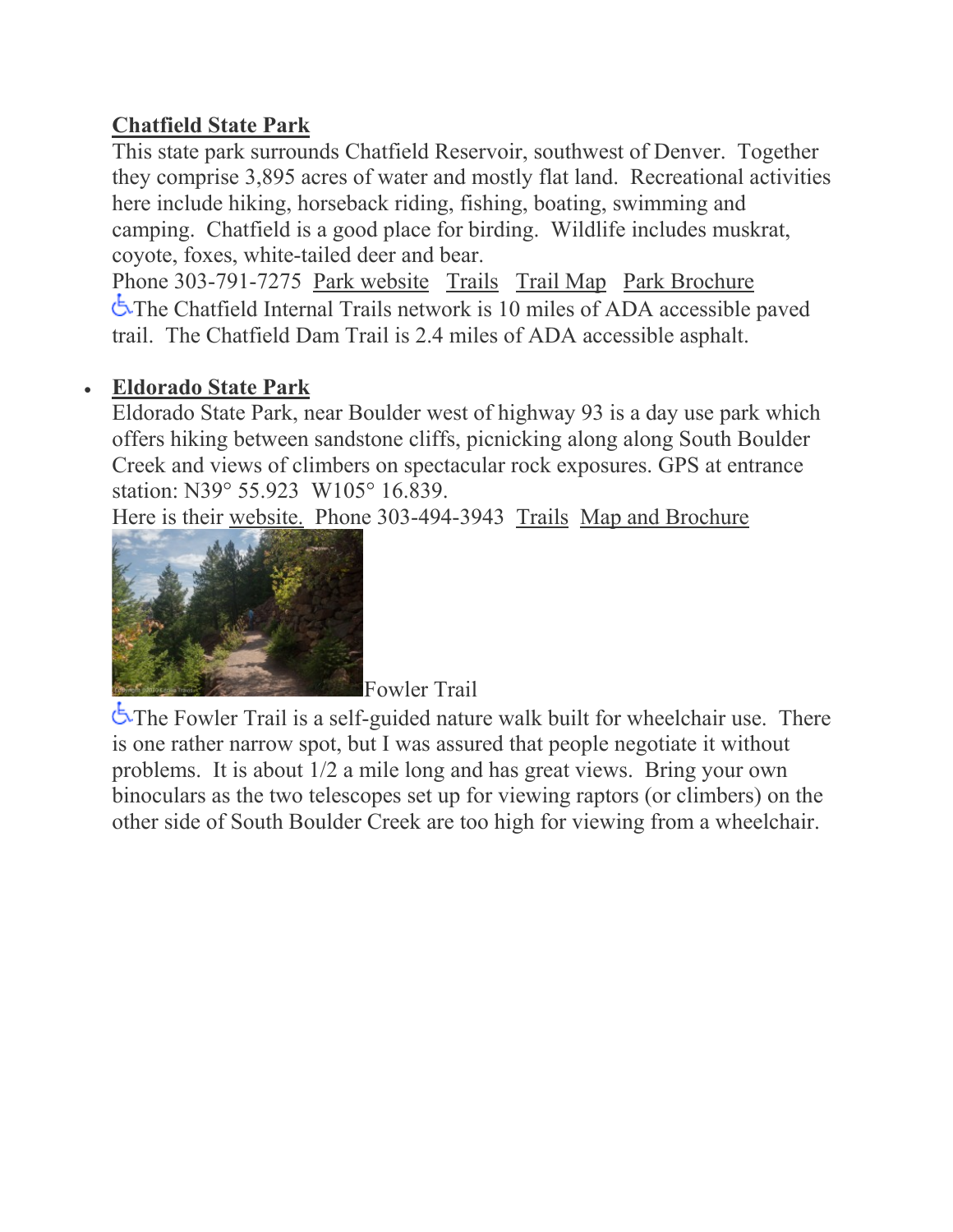

Looking east from Fowler Trail

Heading down Fowler Trail

## **Golden Gate State Park**

•

Visitor Center Show Pond Trail

Permitted users: Walkers only Total distance: 0.25 Usage: High Degree of difficulty: Easy Elevation: starts and finishes at 8,200 feet ADA accessible: Yes Comments: This short interpretive walk around the Visitor Center show pond, provides information on local plant and animal life at Golden Gate. It is a nice way to break up your visit to Golden Gate. Picnic facilities make it an ideal location for lunch.

#### **[Mueller](http://cpw.state.co.us/placestogo/parks/Mueller/Pages/default.aspx) State Park**  Phone 719-687-2366 Short Trails for the [Family](http://cpw.state.co.us/placestogo/parks/Mueller/Pages/Trails.aspx) [Trails](http://cpw.state.co.us/placestogo/parks/Mueller/Documents/MuellerRecreationalTrails.pdf) Map

Dragonfly Loop 0.20 mile a very short paved trail, but a pretty spot good for fishing, birding, wildlife and flowers.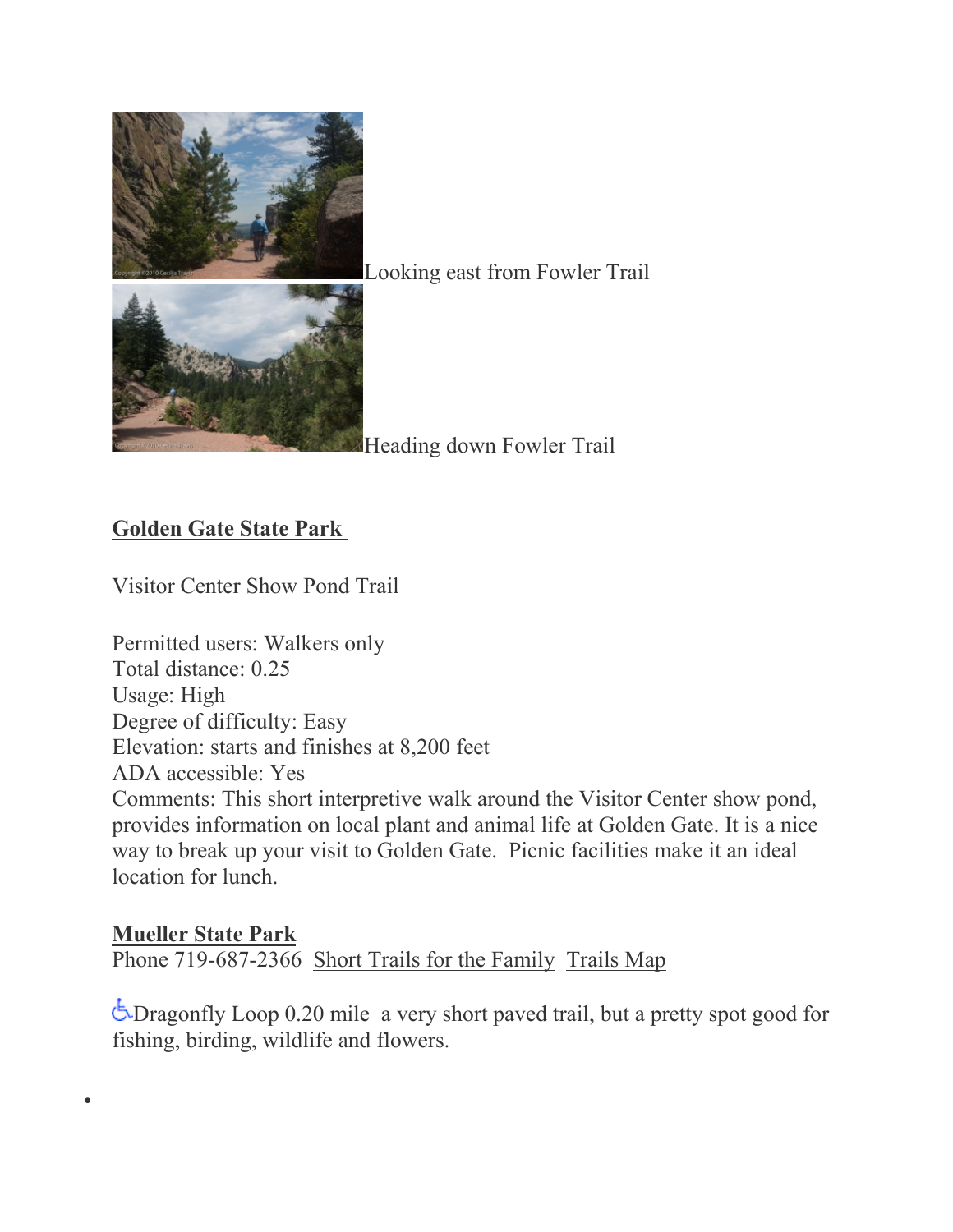

• **[Ridgeway](http://cpw.state.co.us/placestogo/parks/Ridgway/Pages/default.aspx) State Park** Phone 970-626-5822 [Trails](http://cpw.state.co.us/placestogo/parks/Ridgway/Pages/Trails.aspx) [Map](http://cpw.state.co.us/placestogo/parks/Ridgway/Documents/RidgwayParkMap.pdf) [Brochure](http://cpw.state.co.us/placestogo/parks/Ridgway/Documents/RidgwayTrailMap.pdf) and [Trails](http://cpw.state.co.us/placestogo/parks/Ridgway/Documents/RidgwayTrailMap.pdf) Map

[M](http://cpw.state.co.us/placestogo/parks/Ridgway/Documents/RidgwayTrailMap.pdf)ear's Bay Trail 1.0 mile concrete trail that "winds along the shoreline of Mear's Bay in the Dutch Charlie area. Waterfowl such as Western grebe, Canada geese and great blue heron can be seen here during the more quiet hours of the day. Enjoy beautiful views of the San Juan Mountains reflected in the bay."

Marmot Run Trail 1.8 mile that "runs along the east shore of the Uncompahgre River and the Ridgway Reservoir."

River Walk 0.2 mile runs along the Uncompahgre River

- **?** Forest Discovery Trail 0.6 mile is a steep, up to 12% grade, [self-guided](http://cpw.state.co.us/placestogo/parks/Ridgway/Documents/ForestDiscoveryNatureTrailGuide.pdf) [nature](http://cpw.state.co.us/placestogo/parks/Ridgway/Documents/ForestDiscoveryNatureTrailGuide.pdf) walk, but has a "compacted – firm" surface with no obstacles. It is next to the Dutch Charlie Visitors Center, so you could ask there about difficulty.
- **Rifle Falls State Park**

## • **Roxborough State Park**

This beautiful park near Denver is a designated National Natural Landmark. "The park, with close to 4000-acres, is filled with dramatic red-rock formations, distinct plant communities, and a host of wildlife ranging from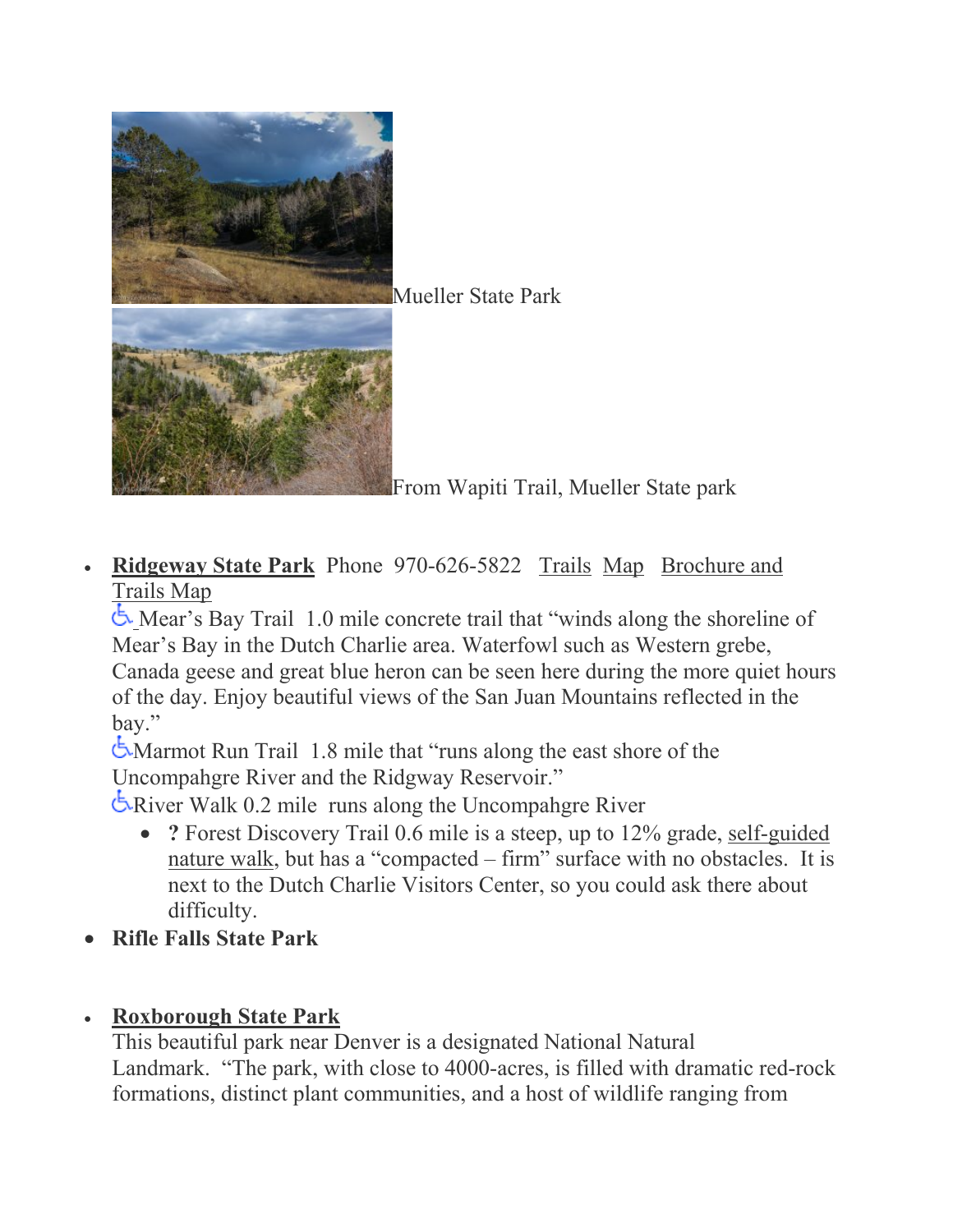black bears to mule deer." There are accessible restrooms and a visitor center. The park is day use only. Phone 303-973-3959 Here is the [park](http://www.parks.state.co.us/parks/roxborough/Pages/RoxboroughStatePark.aspx) [website.](http://www.parks.state.co.us/parks/roxborough/Pages/RoxboroughStatePark.aspx) [Trails](http://cpw.state.co.us/placestogo/parks/Roxborough/Pages/Trails.aspx) [Brochure](http://cpw.state.co.us/placestogo/parks/Roxborough/Documents/RoxboroughAreaBrochure.pdf) and Trail Map



] The Roxborough Ride gives disabled visitors a naturalist-led tour of the Fountain Valley Trail. You can ride this trail in the "Roxborough Ride", a golf cart seating 6 guests and a volunteer driver/naturalist guide. Although the Ride is free, donations are requested. Each disabled person must be accompanied by an able

person to help them on and off the cart. The ride is usually scheduled for Saturdays and Sundays and reservations are wise. Call the park, 303-973-3959, for more information.

#### • **St. Vrain State Park**

Muskrat Run Nature Trail

Permitted uses: Foot and non-motorized bicycles. Total distance: 1 mile Usage: Medium Degree of difficulty: Easy ADA accessible: Yes Pets: Yes and must be under control and on a leash not exceeding 6 feet in length.

Hiking with Umbrella Comments: The Muskrat Run Nature Trail circles Sandpiper Pond and is about one mile in length. Here you will find picnic shelters on the north side of Sandpiper Pond, while the cattails and tall reeds rustle in the wind along the east. The trail also connects to smaller honey holes at Killdeer and Avocet Pond, before running along Mallard Pond and the Camper Services Building. Fishing piers are available for the avid fisherman and don't be surprised if you observe one of our many muskrats trying to steal your fish off the line!

## Bald Eagle Pond Trail

Permitted uses: Foot and nonmotorized bicycles. Total distance: 1 mile Usage: Medium Degree of difficulty: Easy ADA accessible: Yes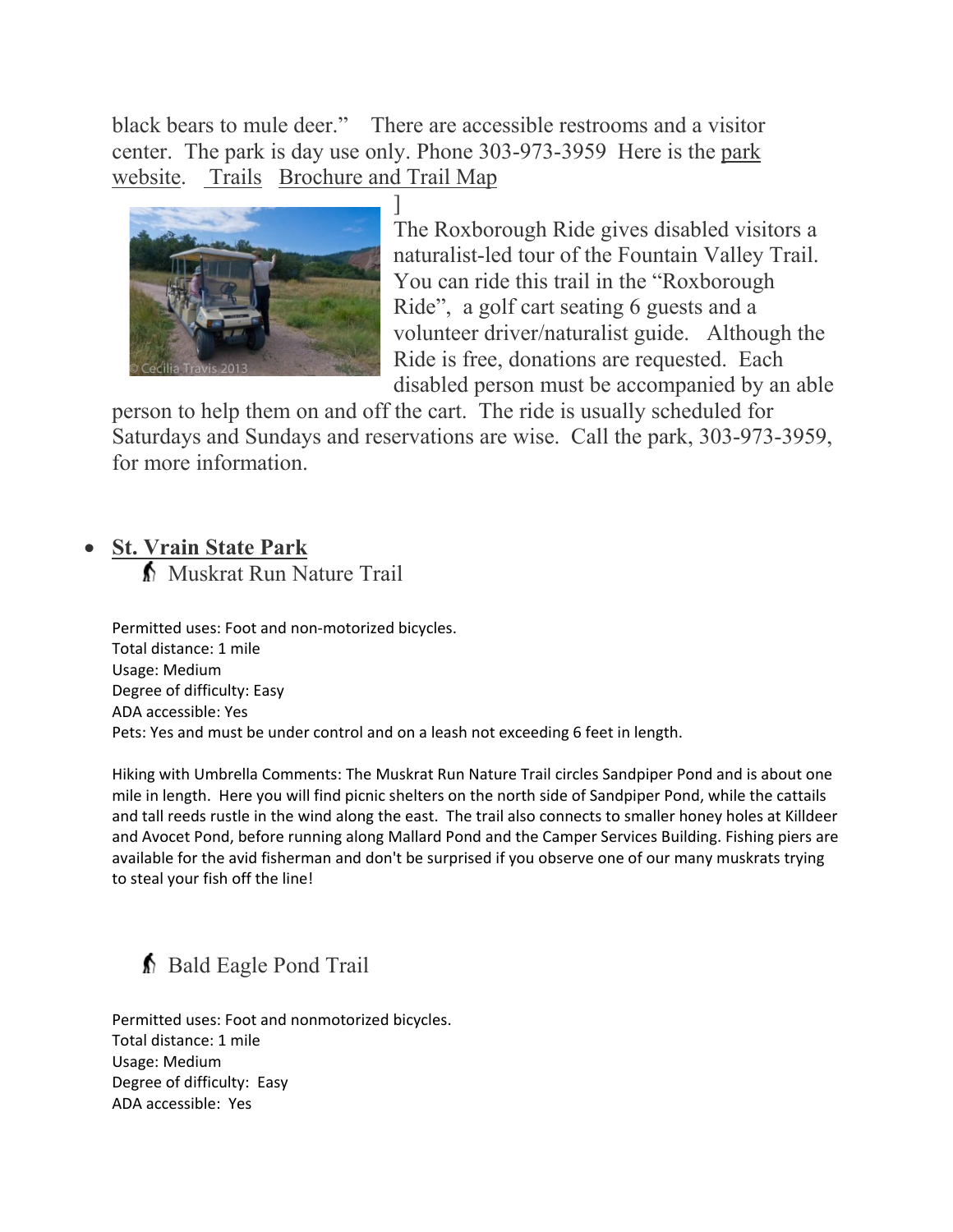Pets: Yes and must be under control and on a leash not exceeding 6 feet in length.

Bald Eagle Pond Comments: On the south side of the entrance road is Bald Eagle Pond, home to bass, crappies, bluegill, perch and catfish. This approximately one mile trail leads away from the day-use picnic area and encircles the pond, with easy access to the banks for fishing. Small cottonwoods flank the edges of the pond and meadows spread into the quiet, serene, natural beauty of the park. Look towards the tall cottonwood on the island in the northwest corner of the pond to see why it's called Bald Eagle Pond.

#### Coot Pond Trail

Permitted uses: Foot and nonmotorized bicycles. Total distance: .5 miles Usage: Medium Degree of difficulty: Easy ADA accessible: Yes Pets: Yes and must be under control and on a leash not exceeding 6 feet in length.

Coot PondComments: This half-mile trail separates Coot and Pintail Ponds, and has easy access to the designated rock piers for fishing. A peaceful, less populated trail, Coot Pond Trail is very scenic with beautiful views of Long's Peak and the Front Range, as a backdrop to the west. The trail can be accessed from the Coot Campground to the east or Blue Heron Reservoir to the west.

## Pelican Pond Trail

Permitted uses: Foot and nonmotorized bicycles. Total distance: 1.3 Usage: Medium Degree of difficulty: Easy ADA accessible: Yes Pets: Yes and must be under control and on a leash not exceeding 6 feet in length.

Pelican Pond TrailComments: The Pelican Pond Trail at the north end of the park is a 1.3 mile loop around one of the largest ponds on the park. It is a virtual bird watching trail, from the graceful American White Pelicans to the Cormorants atop the driftwood, mingling with the Mallard and Goldeneye Ducks. Flowers adorn the path and the adjoining meadows, while the St. Vrain Creek swiftly flows on the north side of the pond. Huge cottonwoods provide shade over several benches along the way, for a cool rest on a warm day.

## Red Tail Pond Trail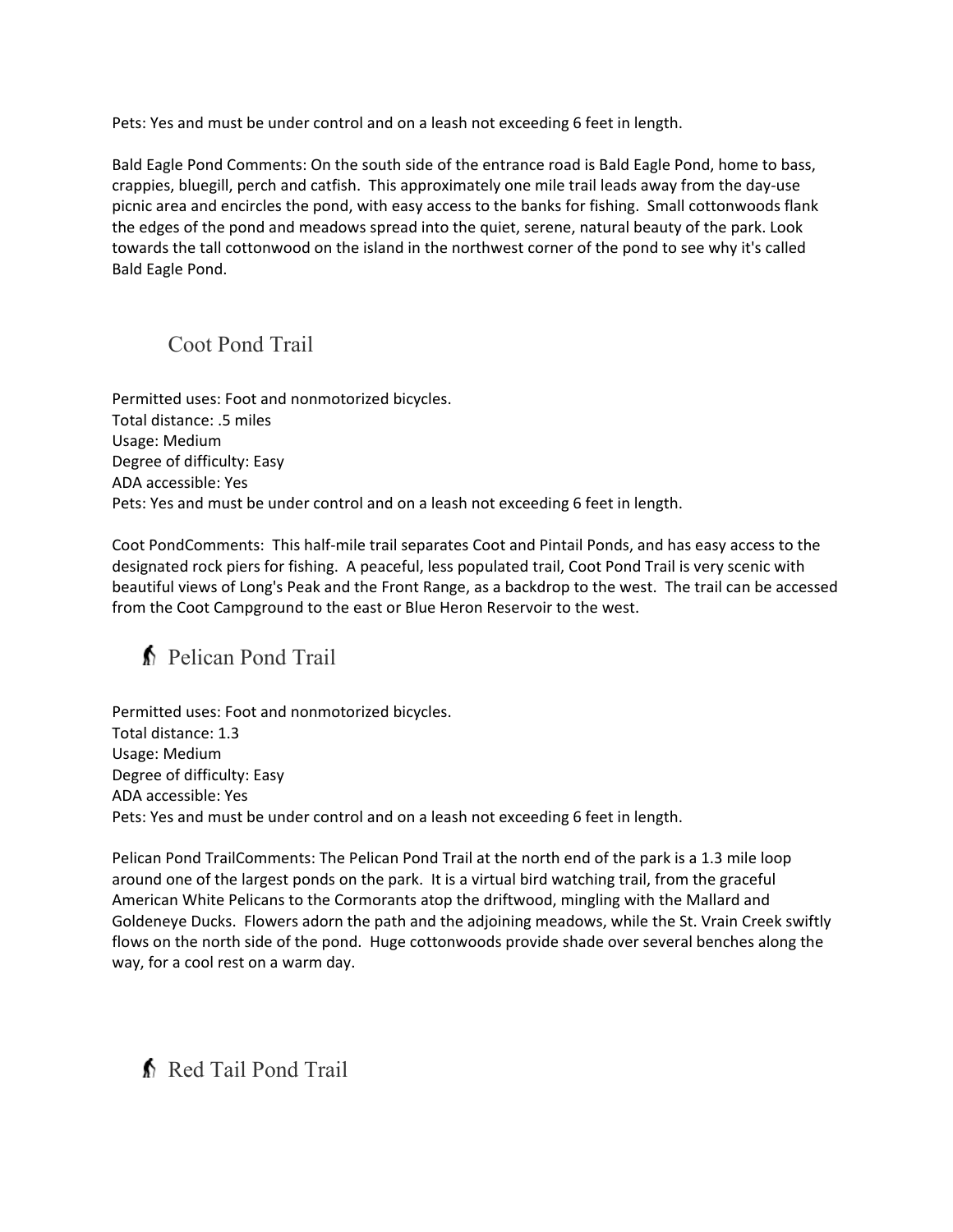Permitted uses: Foot and nonmotorized bicycles. Total distance: .35 miles Usage: Low - Medium Degree of difficulty: Easy ADA accessible: Yes Pets: Yes and must be under control and on a leash not exceeding 6 feet in length.

Comments: This .35 mile trail sits between Red Tail campground loop and Kestral campground loop. Visitors looking for a simple, enjoyable walk will find just that at Red Tail Pond Trail. It also provides easy access to the pond for a fun fishing experience. For visitors not camping, the Red Tail Pond Trail can be accessed from public parking along the main road leading through the South campgrounds.

## **S** Blue Heron Trail

Permitted uses: Foot and nonmotorized bicycles. Total distance: 1.6 Usage: Medium Degree of difficulty: Easy ADA accessible: Yes Pets: Yes and must be under control and on a leash not exceeding 6 feet in length.

Comments: Blue Heron Trail surrounds Blue Heron Reservoir, the largest body of water at the park. Enjoy open spaces and incredible views of Long's Peak. You won't want to miss seeing a breath-taking sunset from the trail. The trail also provides shore access for fishermen trying to land a bass, catfish, walleye, crappie, sunfish or bluegill. Bird enthusiasts will appreciate the different avian species that use Blue Heron Reservoir as a stop over on migratory flights or call it home year-round. Take the first right past the self-serve kiosk at the park entrance to access to the trail.

#### • **Staunton State Park**

phone 303-816-0912

Staunton State Park, north of US285 near Shaffer's Crossing, is the most recently opened of Colorado's state parks. The park features high grassy meadows at 8,100 feet in altitude to granite cliffs over 10,000 feet. "Staunton State Park's varied geology, soils, water features, and climate support rare and unexpected plant communities and a rich diversity of wildlife…" Although not listed as "accessible" several of the trails are smooth and

easy. We walked just the lower first 2 miles of the Staunton Ranch trail, which meant a 4 mile round trip and my (then) 88 year old husband had no problem with it. Here is the Park's [website.](http://www.parks.state.co.us/parks/staunton/Pages/Staunton.aspx) There is a 20' by 12' ADA access fishing pier at the Davis Ponds. AllTrails' [description](https://www.alltrails.com/parks/us/colorado/staunton-state-park) Park [Brochure](https://cpw.state.co.us/placestogo/parks/Staunton/Documents/Staunton%20Brochure.pdf) [Trail](https://cpw.state.co.us/placestogo/parks/Staunton/Documents/HPST_Staunton_TearOffMap_05.01.18.pdf)